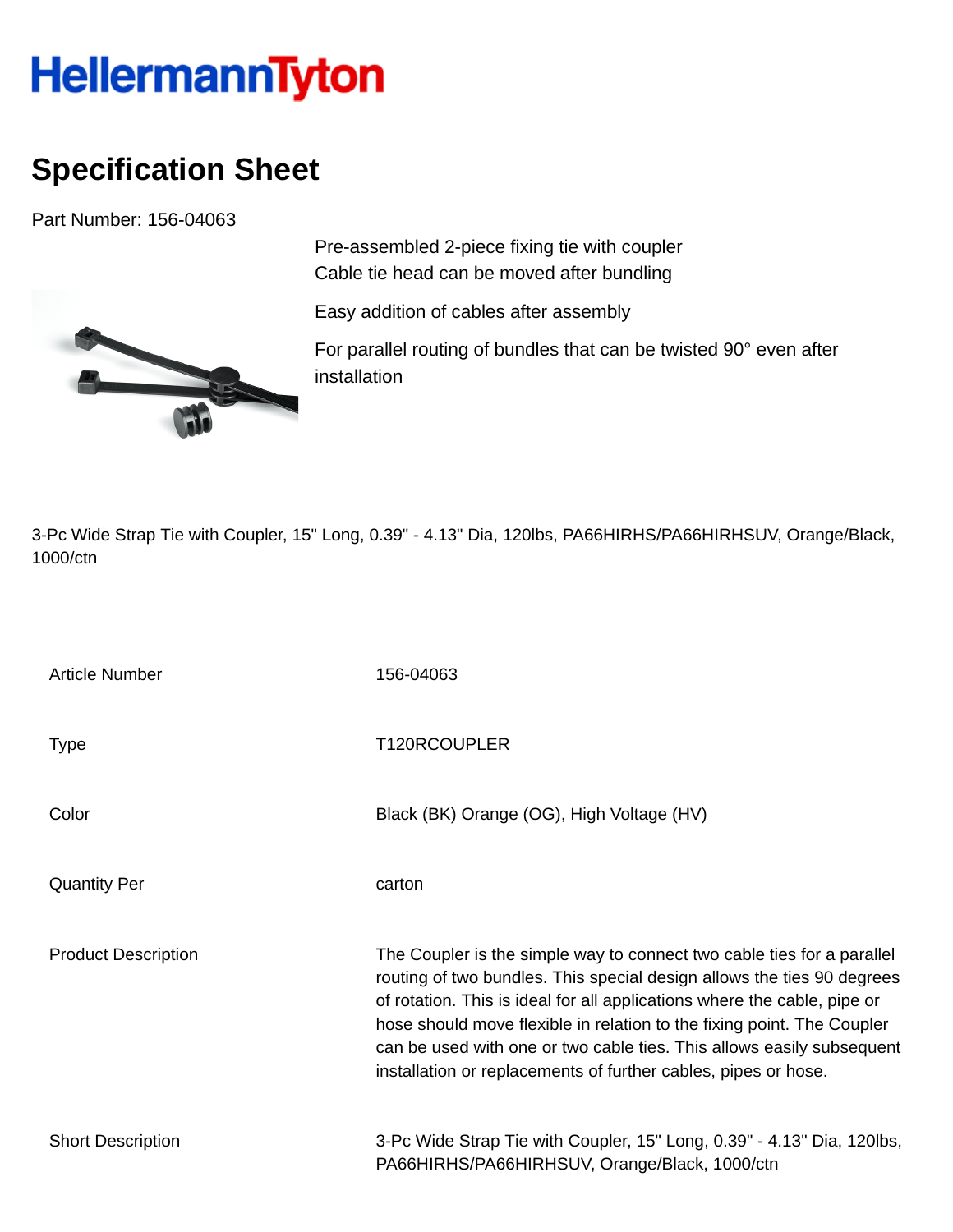| Minimum Tensile Strength (Imperial)     | 120.0                  |
|-----------------------------------------|------------------------|
| Minimum Tensile Strength (Metric)       | 535.0                  |
| Length L (Imperial)                     | 14.96                  |
| Length L (Metric)                       | 390.0                  |
| <b>Identification Plate Position</b>    | none                   |
| <b>Tie Closure</b>                      | plastic pawl           |
| Variant                                 | <b>Inside Serrated</b> |
| Width W (Imperial)                      | 0.30                   |
| Width W (Metric)                        | 7.6                    |
| <b>Bundle Diameter Min (Imperial)</b>   | 0.39                   |
| <b>Bundle Diameter Min (Metric)</b>     | 10.0                   |
| <b>Bundle Diameter Max (Imperial)</b>   | 4.13                   |
| <b>Bundle Diameter Max (Metric)</b>     | 105.0                  |
| Bundle Diameter 1st Loop Max (Imperial) | 3.937                  |
| Bundle Diameter 1st Loop Max (Metric)   | 100.0                  |